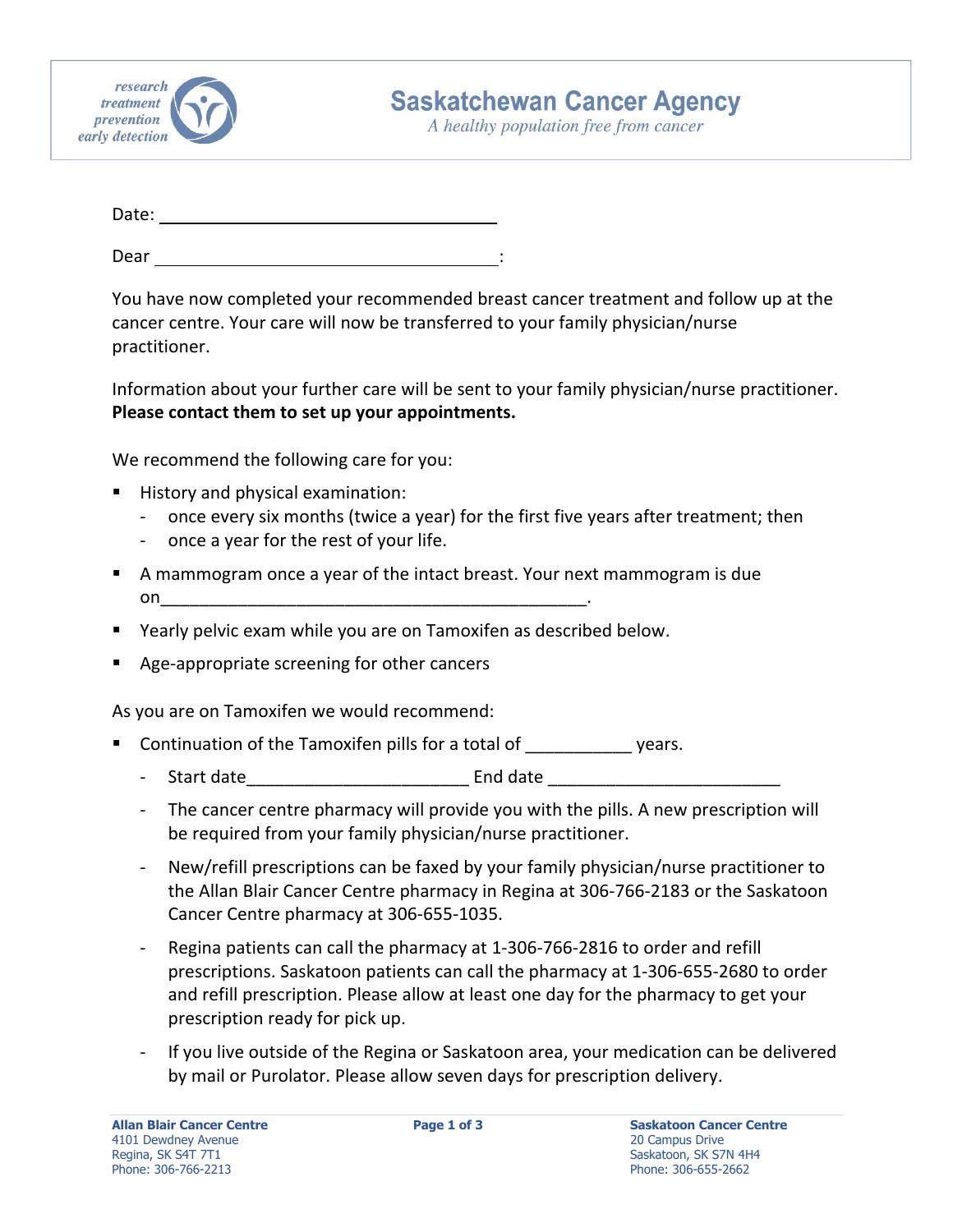- Please do not stop the medication without informing your family physician/nurse practitioner, as stopping the Tamoxifen can result in an increased risk of cancer recurrence.
- **Since Tamoxifen can be associated with a slight risk of endometrial cancer (cancer of the** uterus), we recommend you contact your family physician/nurse practitioner if you experience any unusual vaginal bleeding.
- A yearly pelvic examination is recommended.
- **If you experience side effects such as weight gain, vaginal dryness, hot flashes or** depression contact your family physician/nurse practitioner for follow up.
- Alternative treatments or treatments of side effects may be available and your family physician/nurse practitioner can refer you back to the cancer centre.

If you develop any of the following symptoms, contact your family physician/nurse practitioner immediately.

- New lumps or enlargement of any existing lumps in the breast or at the site of previous surgery
- **Unexplained bone pain**
- **Unexplained weight loss**
- Abdominal pain
- **•** Difficulty breathing.
- Severe headaches

We encourage you to have a healthy lifestyle, which includes a healthy diet, exercise and avoiding smoking or excessive alcohol consumption.

If you would like assistance with quitting smoking or require other supportive care services or access to any other resources, please contact our Psychosocial Oncology Department:

Allan Blair Cancer Centre – 1‐306‐766‐2213 Saskatoon Cancer Centre – 1‐306‐655‐2662

In addition to regular exercise, complimentary therapies such as yoga, acupuncture, mindfulness, and massage therapy may be helpful to improve your tolerance to the anti‐ estrogen cancer pills and may help to improve your mental and physical wellbeing.

Although you have been discharged from follow‐up care at the Saskatchewan Cancer Agency, your family physician/nurse practitioner can refer you back to the cancer centre should you require care in the future.